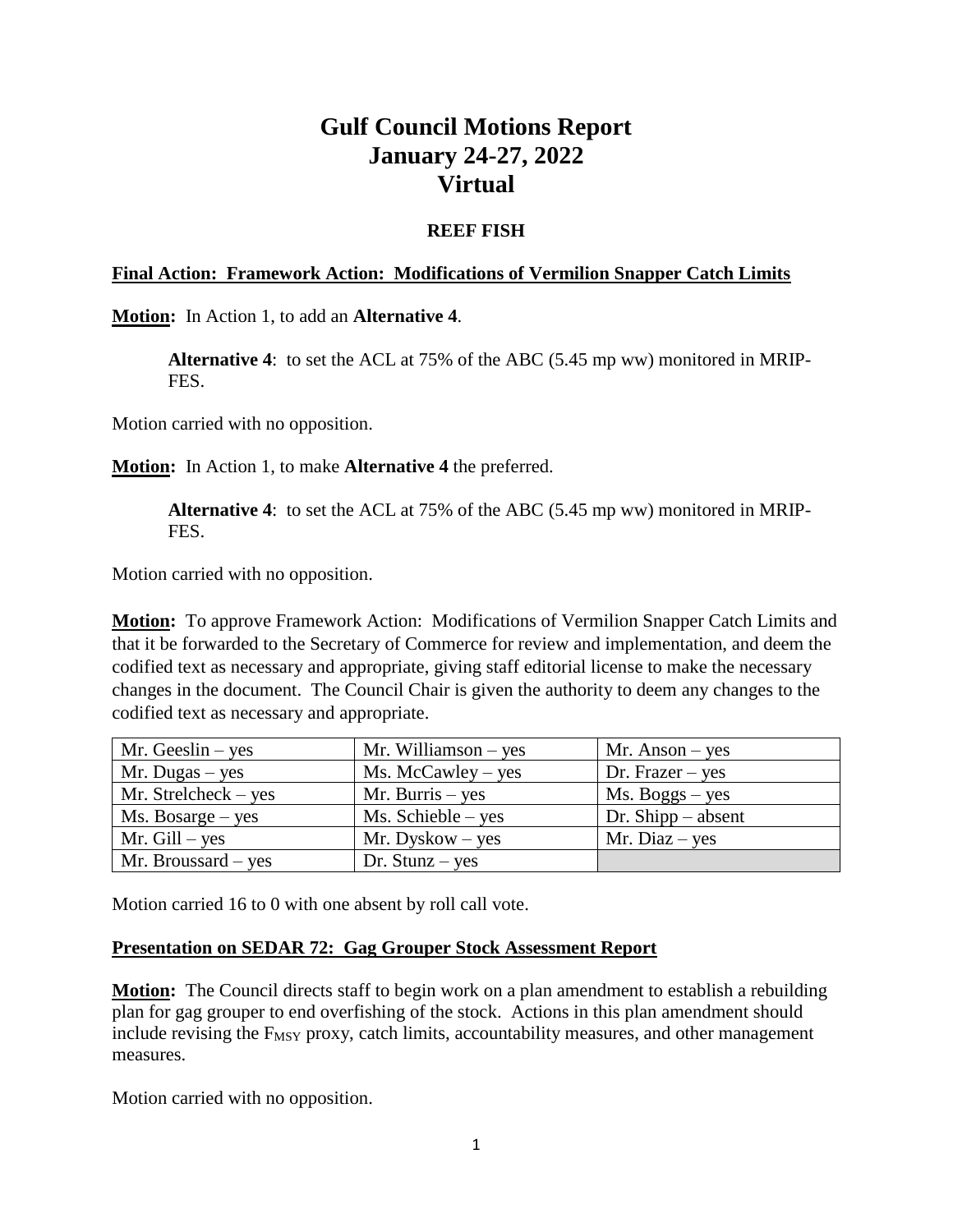**Motion:** To recommend that NMFS implement an emergency rule for gag grouper starting on January 1, 2023, based on the yield stream corresponding to F30%SPR and the medium red tide severity determination, in keeping with the SSC's recommendations from SEDAR 72 and using the current sector allocation. Further, the Council recommends that the catch limits for this emergency rule for gag grouper be based on the rebuilding timeline of TMIN \* 2, to ensure the Council is able to end overfishing while it works to develop a comprehensive rebuilding plan.

**Substitute Motion:** To delay a consideration of an interim or emergency rule for gag grouper to the April 2022 Council meeting.

Substitute Motion carried with no opposition.

**Motion:** The Council requests that the calibration of the Florida State Reef Fish Survey with MRIP-FES for gag grouper be a priority for NMFS and all associated parties to that process.

Motion carried with no opposition.

**Motion:** To request the SEFSC update the survey indices of relative abundance for gag grouper through 2021 and explore the feasibility of using those indices for an interim analysis to update ABC and OFL advice.

Motion carried with no opposition.

## **Discussion: Draft Snapper Grouper Amendment 44 and Reef Fish Amendment 55: Modifications to Southeastern U.S. Yellowtail Snapper Jurisdictional Allocations, Catch Limits, and South Atlantic Sector Annual Catch Limits**

**Motion:** To suspend work on this amendment and request that Florida Fish and Wildlife Conservation Commission conduct an update to the assessment to incorporate three additional years of data and a constant catch projection to set the ABC.

Motion carried with no opposition.

## **Discussion: Wenchman**

**Motion:** To request the SSC and SEFSC review the mid-water snapper ABC and advise the Council on alternative approaches that may be used to set the ABC in light of a developing directed trawl fishery for wenchman. In support of this review, the Council requests the SEFSC provide commercial and recreational landings (historical through present), available data from fishery-independent research surveys to assess trends in catch and abundance of mid-water snapper, and information on the previously attempted data poor assessment. Additionally, commercial fishermen with experience and knowledge of this species should be present (virtually or in-person) to convey their working water knowledge to the SSC/SEFSC during these discussions.

Motion carried with no opposition.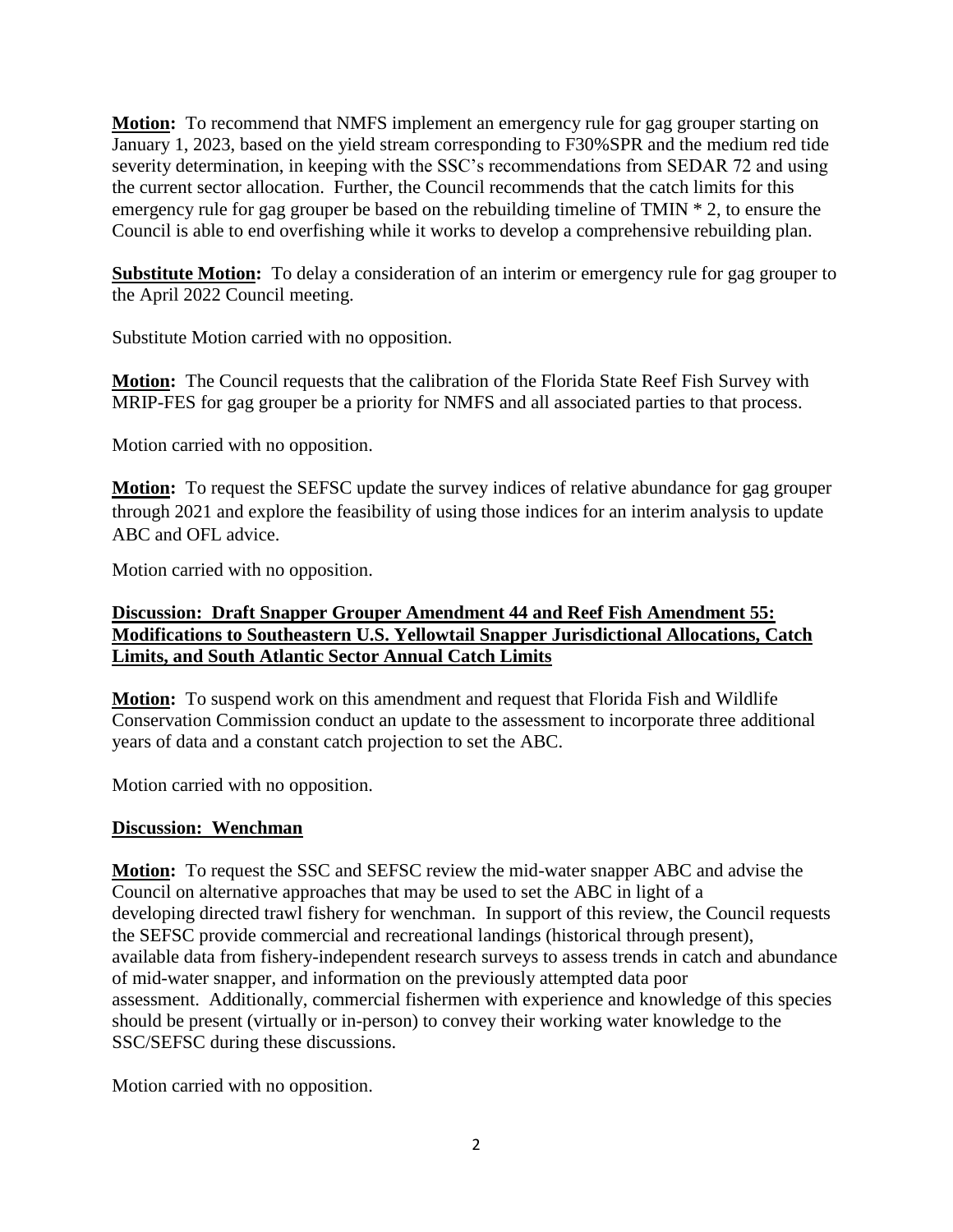**Motion:** To direct Council staff to use the "Fishermen Feedback" tool to obtain information on wenchman and the other species in the mid-water snapper complex and present that information to the SSC and to the Council as soon as practical.

Motion carried with no opposition.

## **Other Reef Fish Motions**

**Motion:** To request that the SEFSC compile and present discard data (including dead discards) by species and sector and year for red grouper, gag grouper, greater amberjack, and red snapper in the Gulf. Commercial data should be broken down by gear type (longline, vertical line) and recreational sector data should be broken down by subsector (charter for-hire, headboat, private angler + shore), as feasible. Include data sources where available.

Motion carried with no opposition.

#### **MACKEREL**

## **Draft Amendment 33: Modifications to the Gulf of Mexico Migratory Group King Mackerel Catch Limits and Sector Allocations**

**Motion:** To move **Option 2c** and **2d** of **Alternative 2** in Action 2 to Considered but Rejected.

**Alternative 2**: Modify the sector allocation for Gulf king mackerel by reallocating to the commercial sector a percentage of the average difference between the total landings from the 2016/2017 through 2019/2020 fishing years using MRIP-FES data and the total simulated ACL for Model 2 in Appendix B for the predicted total landings by sector and the total projected ACL.

**Option 2c**: 75% of the average difference **Option 2d**: 100% of the average difference

Motion carried with no opposition.

**Motion:** To add an action to set aside quota of King Mackerel to provide the basis for a Research Set Aside program (RSA) that develops funds for Council directed research needs. The RSA program is to be developed by the Council in a separate amendment.

**Substitute Motion:** To request presentations of the New England and Mid-Atlantic RSA programs at a future Council meeting for consideration.

| Mr. Dugas – yes                      | Mr. Williamson $-$ yes | Dr. Frazer $-$ yes   |
|--------------------------------------|------------------------|----------------------|
| $Mr. Dyskow - yes$                   | Mr. Strelcheck $-$ yes | Mr. Burris $-$ yes   |
| Mr. Geeslin $-$ yes                  | $Ms. Boggs - yes$      | Mr. $Gill - yes$     |
| Mr. Schieble $-$ yes                 | $Ms.$ McCawley – yes   | Dr. Shipp $-$ absent |
| Dr. Stunz $-$ no                     | Mr. Broussard $-$ yes  | $Mr. Diaz - abstain$ |
| $Ms. \, \text{Bosarge} - \text{yes}$ | $Mr.$ Anson – yes      |                      |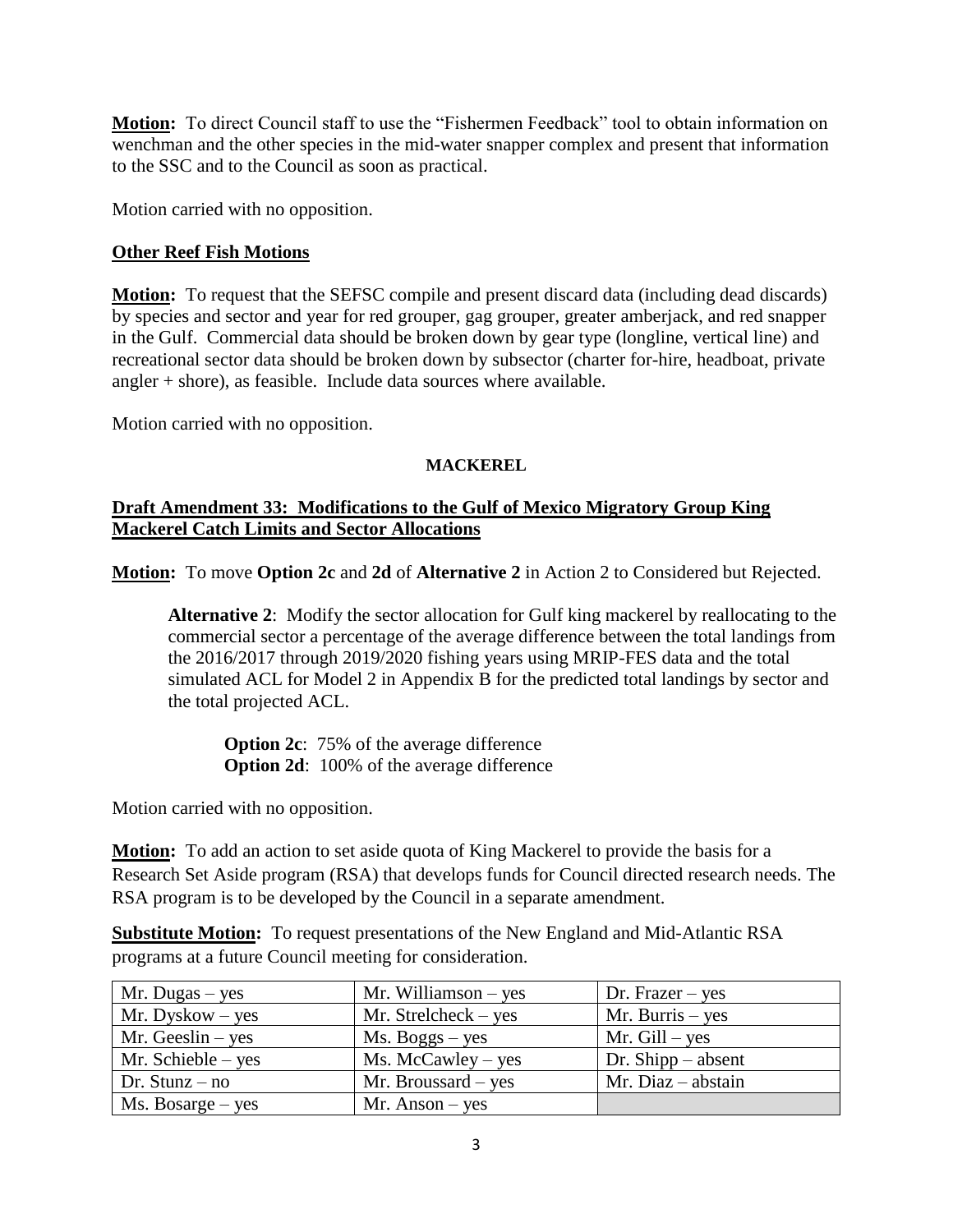Substitute Motion carried 14 to 1 with one abstention and one absent by roll call vote.

**Motion:** To remove **Action 1** from Amendment 33 and start a new framework action.

**Action 1** – Modify the Gulf of Mexico (Gulf) Migratory Group King Mackerel (Gulf King Mackerel) Overfishing Limit (OFL), Acceptable Biological Catch (ABC), and Annual Catch Limit (ACL).

| Mr. Schieble $-$ no          | $Ms. Boggs - no$     | $Mr.$ Broussard – yes |
|------------------------------|----------------------|-----------------------|
| Mr. Burris $-$ no            | Dr. Stunz $-$ yes    | Dr. Frazer $-$ yes    |
| Mr. $Gill - no$              | $Ms.$ McCawley – yes | Mr. Strelcheck $-$ no |
| Mr. Williamson $-$ yes       | Mr. Geeslin $-$ yes  | Dr. Shipp $-$ absent  |
| Mr. Dugas – yes              | $Mr. Dyskow - yes$   | Mr. Diaz $-$ yes      |
| $Ms. \, \text{Bosarge} - no$ | $Mr. Anson - no$     |                       |

Motion carried 9 to 7 with one absent by roll call vote.

#### **Draft Amendment 34: Atlantic Migratory Group King Mackerel Catch Levels and Atlantic King and Spanish Mackerel Management Measures**

**Motion:** To move **Actions 5** and **6** to Considered but Rejected.

**Action 5**. Reduce the minimum size limit for recreational harvest of Atlantic migratory group king mackerel.

**Action 6**. Reduce the minimum size limit for commercial harvest of Atlantic migratory group king mackerel.

Motion carried with no opposition.

**Motion:** In Action 7, to select SAFMC **Preferred Alternative 2**, and **Sub-alternatives 2a and 2b** as the Gulf preferred.

South Atlantic Council **Preferred Alternative 2**. Cut-off (damaged) fish caught under the recreational bag limit, that comply with the minimum size limits, may be possessed, and offloaded ashore.

South Atlantic Council **Preferred Sub-alternative 2a**. Atlantic migratory group king mackerel

South Atlantic Council **Preferred Sub-alternative 2b**. Atlantic migratory group Spanish mackerel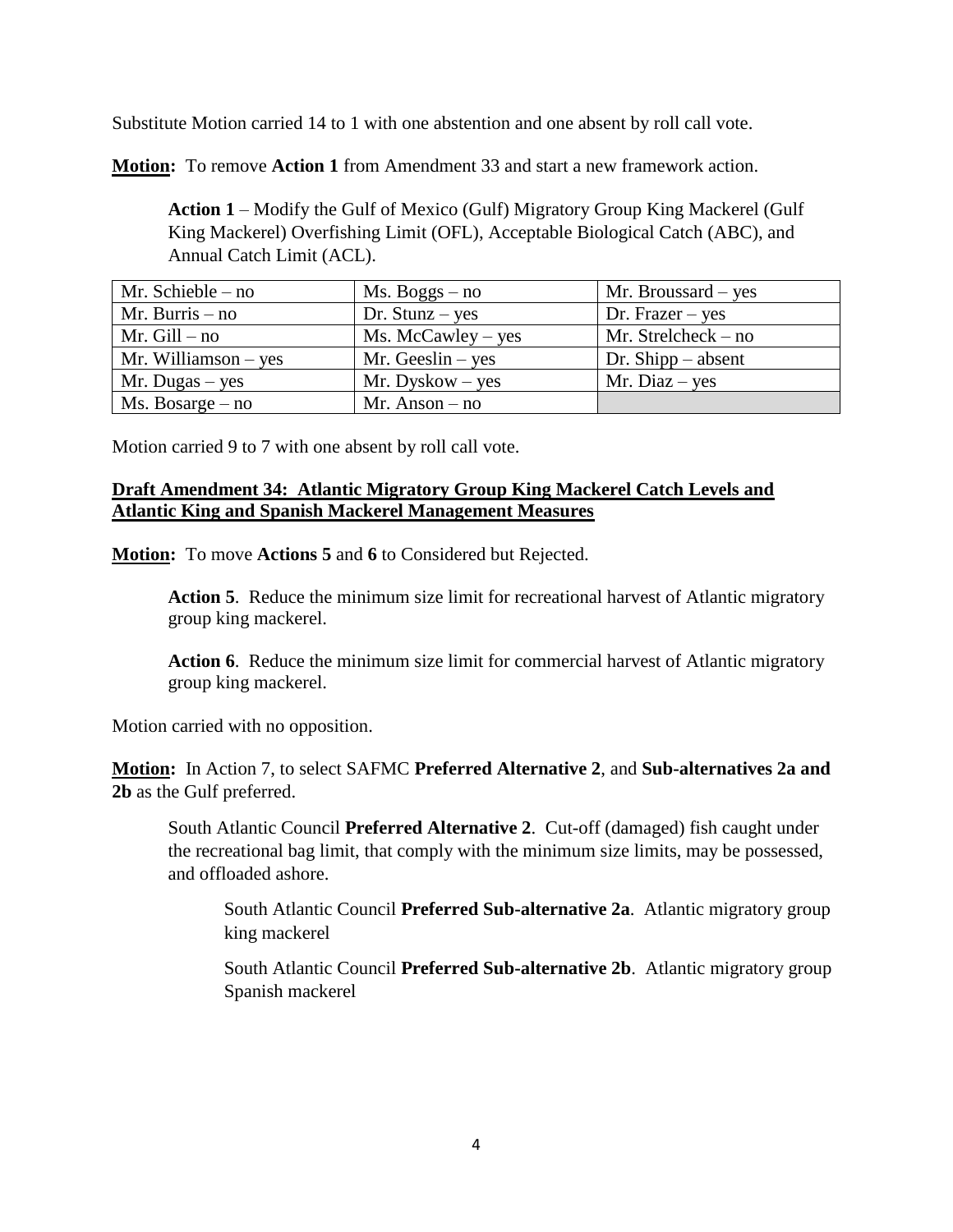| Ms. Bosarge – abstain  | Mr. $Gill - no$        | Mr. Burris $-$ yes   |
|------------------------|------------------------|----------------------|
| Mr. Broussard – yes    | Dr. Frazer $-$ yes     | $Mr. Dugas - yes$    |
| $Ms.$ McCawley – no    | $Mr. Strelcheck - yes$ | $Ms. Boggs - yes$    |
| Mr. Williamson $-$ yes | $Mr. Dyskow - yes$     | Dr. Shipp $-$ absent |
| Dr. Stunz $-$ yes      | Mr. Geeslin $-$ yes    | $Mr. Diaz - abstain$ |
| Mr. Schieble $-$ no    | $Mr.$ Anson – yes      |                      |

Motion carried 11 to 3 with two abstentions and one absent by roll call vote.

#### **SHRIMP**

## **Updated Draft Framework Action: Modification of the Vessel Position Data Collection Program for the Gulf of Mexico Shrimp Fishery**

**Motion:** In Action 1, add Appendix D (Draft Technical Specifications) to **Alternative 3** so that the alternative reads:

**Alternative 3**: If selected by the SRD, the owner or operator of a shrimp vessel with a valid or renewable SPGM would be required to install an approved electronic logbook (ELB) that archives vessel position when on a fishing trip in the Gulf, automatically transmits that data via cellular service to NMFS, and meets the technical specifications as outlined in Appendix D as appropriate.

| $Ms. \, \text{Bosarge} - \text{yes}$ | Mr. Broussard $-$ yes | $Ms.$ McCawley – no   |
|--------------------------------------|-----------------------|-----------------------|
| $Ms. Boggs - yes$                    | Mr. Strelcheck $-$ no | Mr. Williamson $-$ no |
| Mr. $Gill - no$                      | Mr. Banks $-$ yes     | Dr. Frazer $-$ no     |
| Mr. Burris $-$ no                    | Dr. Stunz $-$ no      | Dr. Shipp $-$ absent  |
| $Mr.$ Anson – yes                    | Mr. Geeslin $-$ no    | Mr. Diaz $-$ abstain  |
| Mr. Dugas – no                       | $Mr. Dyskow - no$     |                       |

Motion failed 5 to 10 with one abstention and one absent by roll call vote.

## **SUSTAINABLE FISHERIES**

#### **Standardized Bycatch Reporting Methodology**

**Motion:** The Council considers the Standardized Bycatch Reporting Methodology report to adequately characterize the existing bycatch reporting programs that are in place for each Council FMP. The Council recognizes that bycatch information is an increasingly important and recommends evaluation and coordination with state and federal partners to improve bycatch data collection in the future.

Motion carried with no opposition.

# **DATA COLLECTION**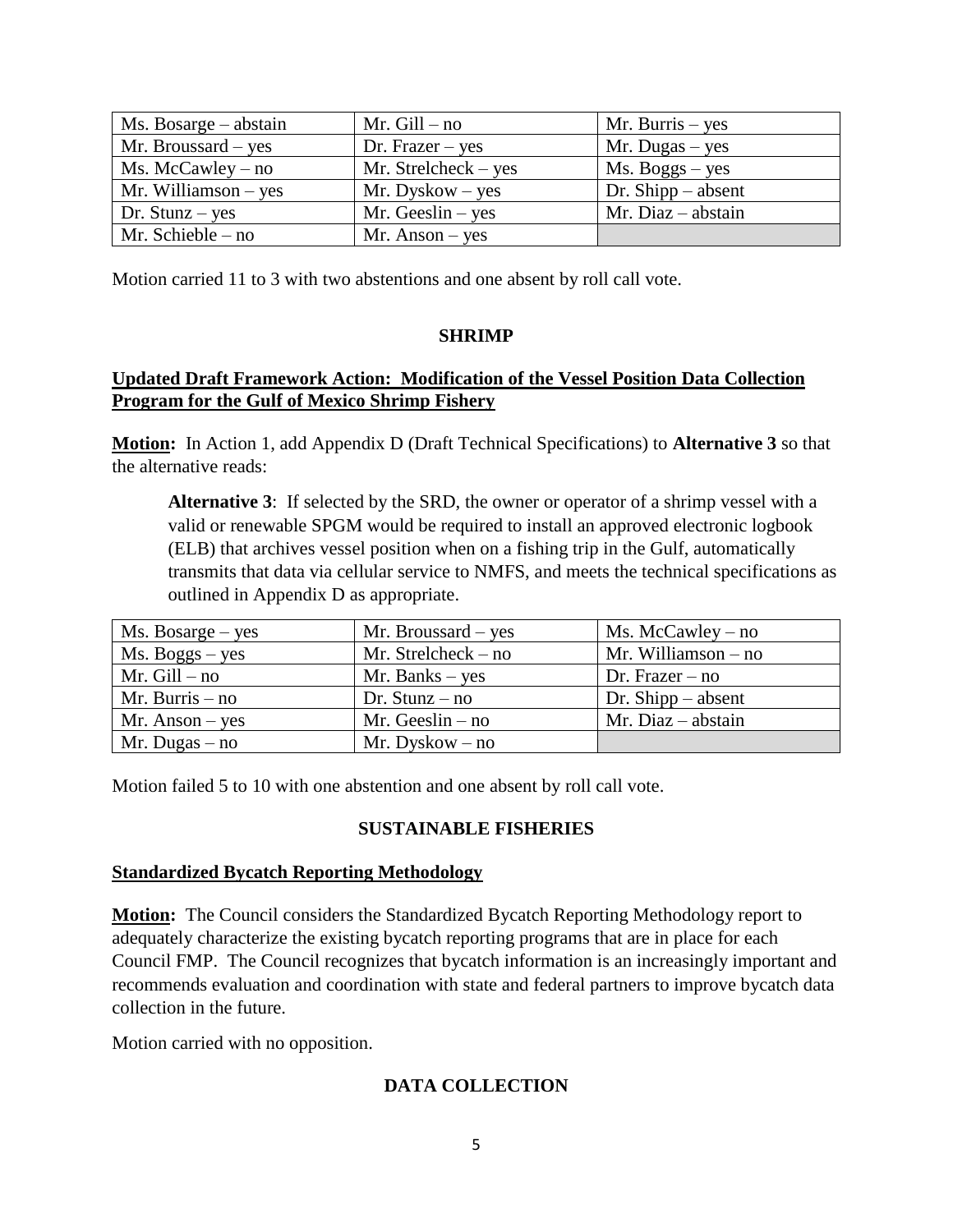## **Draft Framework Action: Modification to Location Reporting Requirements for For-Hire Vessels and Reef Fish Advisory Panel (AP) Recommendations**

**Motion:** In Action 1, to make **Alternative 2**, **Option 2b** the preferred.

**Alternative 2**: Create an exemption to the VMS requirement to address equipment failure and set a limit on the number of calendar days that the NMFS-approved exemption is valid, for vessels with Charter Vessel/Headboat permits for Reef Fish and/or CMP:

**Option 2b**: The exemption will be valid for up to 10 days from submittal date.

Motion carried with no opposition.

**Motion:** In Action 1, to make **Alternative 3**, **Option 3b** the preferred.

**Alternative 3**: Create an exemption to the VMS requirement to address equipment failure and set a limit on the number of times a permit holder can request the exemption each calendar year, per vessel:

**Option 3b**: The permit holder may not request more than two exemptions per vessel per calendar year.

Motion carried with no opposition.

# **OUTREACH AND EDUCATION**

## **Remaining Items from the Outreach and Education Technical Committee**

**Motion:** To eliminate the Fishing for Our Future webpage from the Council website by redirecting users to Return 'Em Right and add the discard dashboard and literature cited to the Fisheries Science pages on the Council website.

Motion carried with no opposition.

## **HABITAT PROTECTION & RESTORATION**

## **Presentation from Bureau of Ocean Energy Management (BOEM) on Wind Energy Development in the Gulf of Mexico**

**Motion:** To request that the Council work with NMFS and BOEM to ensure that the complete historical Gulf shrimp fishing effort data set is fully included and considered as part of the collaborative BOEM/NOAA spatial management analyses for evaluating potential sites for offshore wind energy facilities and transmission lines in the Gulf.

Motion carried with no opposition.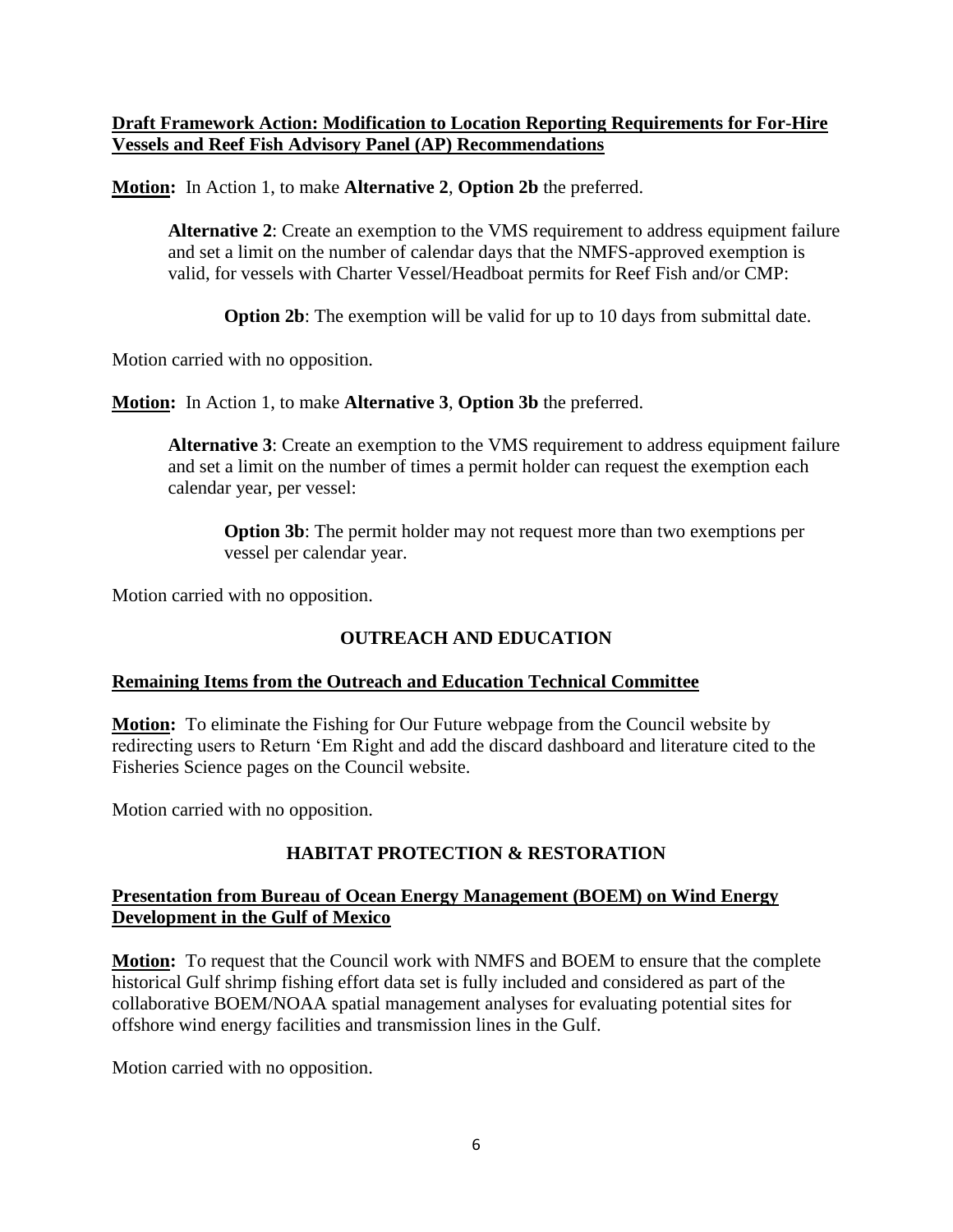**Motion:** To request the Council work with NMFS to ensure that BOEM enters into consultations with NMFS pursuant to Section 7 of the Endangered Species Act with respect to any action BOEM takes or proposes to take to authorize offshore wind energy development in the Gulf that may affect any ESA listed species or designated critical habitat. Such consultations should begin as early in the BOEM process as possible.

Motion carried with no opposition.

**Motion:** To convey to NMFS and BOEM that the analytical approach to spatial planning applied by NOAA in the AOA Atlas is comprehensive, transparent, objective and, therefore, an effective tool for supporting critical decision-making regarding competing ocean uses in the Gulf and for minimizing any adverse impacts of those uses on the Gulf fishing industry, including the siting of offshore wind facilities and transmission lines in the BOEM Call Area.

Motion carried with no opposition.

**Motion:** Pursuant to Section 305(b)(3) of the Magnuson-Stevens Act, the Council directs staff to write a letter to BOEM summarizing the comments and concerns from the Advisory Panel and the Council regarding potential impacts of offshore wind energy development, including offshore facilities and transmission lines, on all Essential Fish Habitat in the BOEM Call Area in the Gulf of Mexico. In addition, the Council directs staff to include a request for consideration of membership on the BOEM Gulf of Mexico Task Force.

Motion carried with no opposition.

#### **Draft Response Letter to NOAA for Comments on the Area-Based Management Goals related to Executive Order 14008**

**Motion:** To recommend the letter be sent to the full Council for approval and submittal to NOAA.

Motion carried with no opposition.

## **FULL COUNCIL MOTIONS**

#### **Election of Council Vice-Chair**

**Motion:** To nominate Greg Stunz and Bob Gill as the Council Vice Chair

Greg Stunz appointed as the Council Vice Chair by ballot vote.

# **Review and Adoption of Revised Council Committee Assignments October 2021 through August 2022**

**Motion:** To accept the revised Council Committee Assignments.